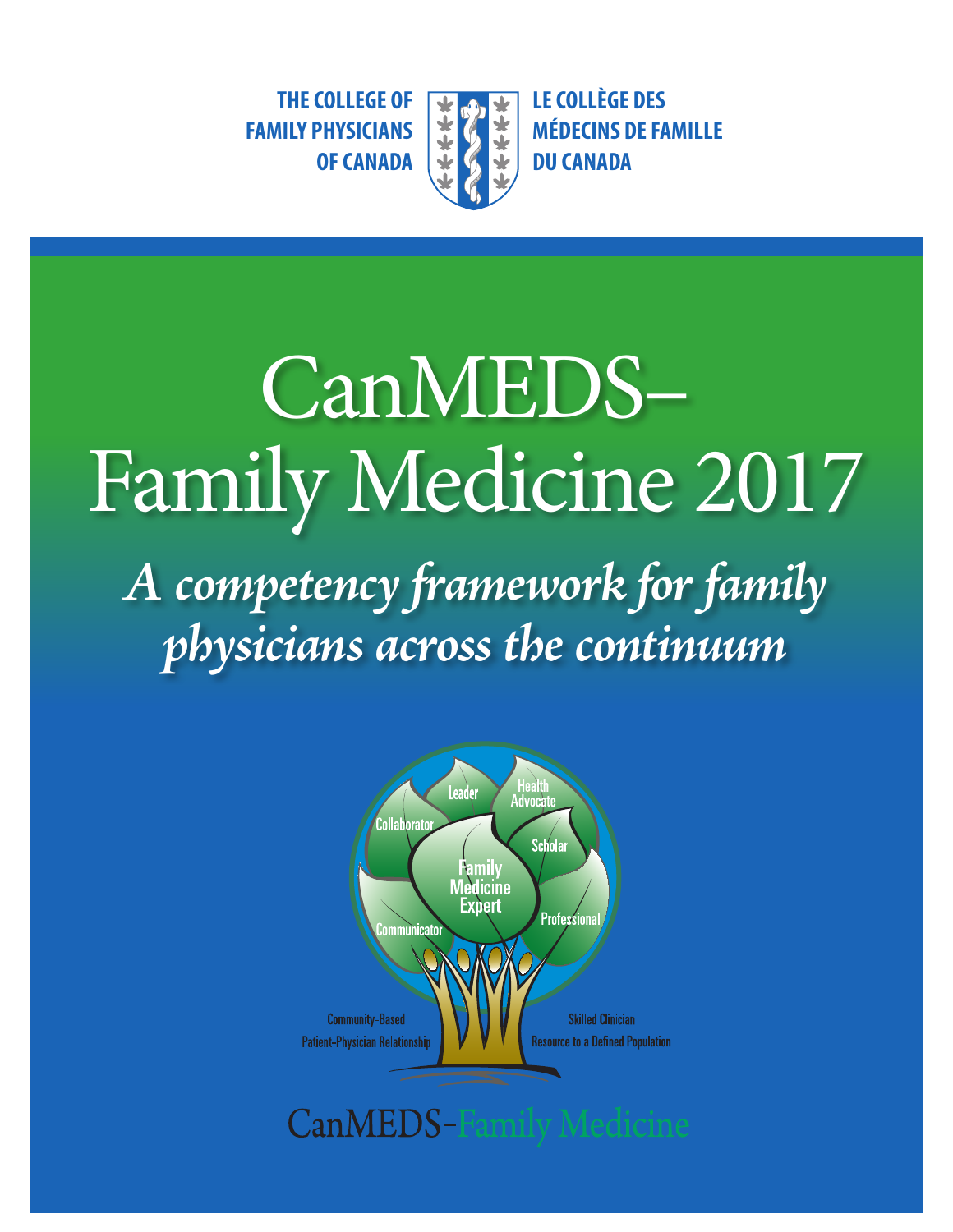#### **CanMEDS–Family Medicine 2017**

A competency framework for family physicians across the continuum The College of Family Physicians of Canada 2630 Skymark Avenue, Mississauga, ON L4W 5A4 Telephone: 905-629-0900 | Toll-free: 1-800-387-6197 Email: [academicfm@cfpc.ca](mailto:academicfm@cfpc.ca) 

©2017 The College of Family Physicians of Canada

All rights reserved.

This material may be reproduced in full for educational, personal, and non-commercial use only, with attribution provided according to the citation information below. For all other uses permission must be acquired from the College of Family Physicians of Canada. ISBN: 978-1-897268-33-9

This document was adapted from: Frank JR, Snell L, Sherbino J, eds. *CanMEDS 2015 Physician Competency Framework*. Ottawa, ON: Royal College of Physicians and Surgeons of Canada; 2015. Adapted with permission by a member of the CanMEDS Consortium.

> Cover image adapted from the CanMEDS Physician Competency Diagram with permission from the Royal College of Physicians and Surgeons of Canada.

#### **How to cite this document**

Shaw E, Oandasan I, Fowler N, eds. *CanMEDS-FM 2017*: *A competency framework for family physicians across the continuum*. Mississauga, ON: The College of Family Physicians of Canada; 2017.

#### **How to cite individual Roles**

#### **Family Medicine Expert**

Lawrence K, Schultz K. Family Medicine Expert. In: Shaw E, Oandasan I, Fowler N, eds. *CanMEDS-FM 2017: A competency framework for family physicians across the continuum*. Mississauga, ON: The College of Family Physicians of Canada; 2017.

#### **Communicator**

Weston W, Feldman P. Communicator. In: Shaw E, Oandasan I, Fowler N, eds. *CanMEDS-FM 2017: A competency framework for family physicians across the continuum*. Mississauga, ON: The College of Family Physicians of Canada; 2017.

#### **Collaborator**

Newton C. Collaborator. In: Shaw E, Oandasan I, Fowler N, eds. *CanMEDS-FM 2017: A competency framework for family physicians across the continuum*. Mississauga, ON: The College of Family Physicians of Canada; 2017.

#### **Leader**

Tepper J, Hawrylyshyn S. Leader. In: Shaw E, Oandasan I, Fowler N, eds. *CanMEDS-FM 2017: A competency framework for family physicians across the continuum*. Mississauga, ON: The College of Family Physicians of Canada; 2017.

#### **Health Advocate**

Ince-Cushman D. Health Advocate. In: Shaw E, Oandasan I, Fowler N, eds. *CanMEDS-FM 2017: A competency framework for family physicians across the continuum*. Mississauga, ON: The College of Family Physicians of Canada; 2017.

#### **Scholar**

Ramsden V. Scholar. In: Shaw E, Oandasan I, Fowler N, eds. *CanMEDS-FM 2017: A competency framework for family physicians across the continuum*. Mississauga, ON: The College of Family Physicians of Canada; 2017.

#### **Professional**

Pauls M, Horton J. Professional. In: Shaw E, Oandasan I, Fowler N, eds. *CanMEDS-FM 2017: A competency framework for family physicians across the continuum*. Mississauga, ON: The College of Family Physicians of Canada; 2017.

#### **Acknowledgements**

#### **CanMEDS-FM Working Group Members**

Elizabeth Shaw (Chair), Perle Feldman, Stephen Hawrylyshyn, Joan Horton, Daniel Ince-Cushman, Kathy Lawrence, Christie Newton, Merril Pauls, Luce Pelissier-Simard, Vivian Ramsden, Karen Schultz, Joshua Tepper, Wayne Weston

#### **CanMEDS-FM Translation Working Group Members**

Daniel Ince-Cushman, Luce Pelissier-Simard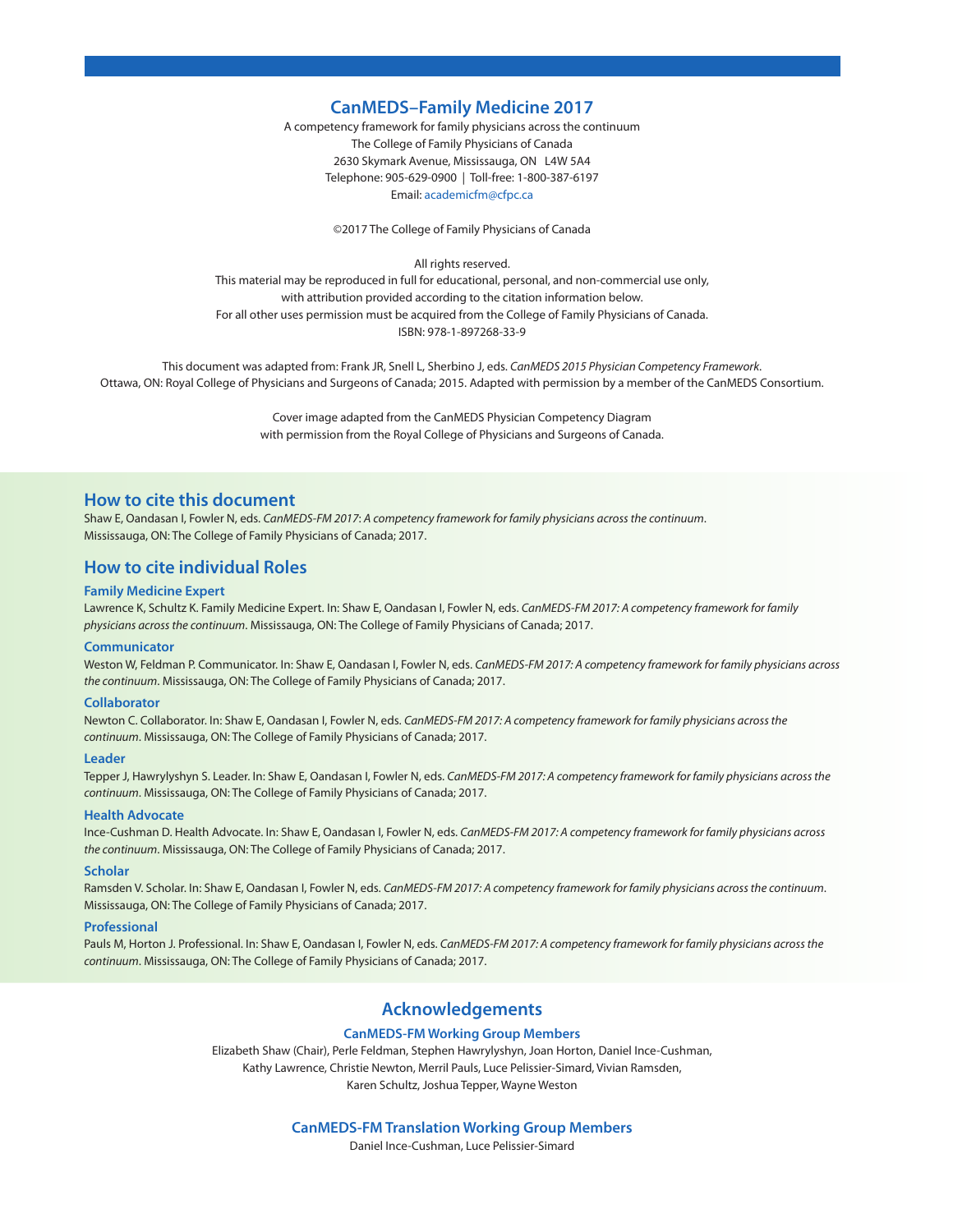# Table of Contents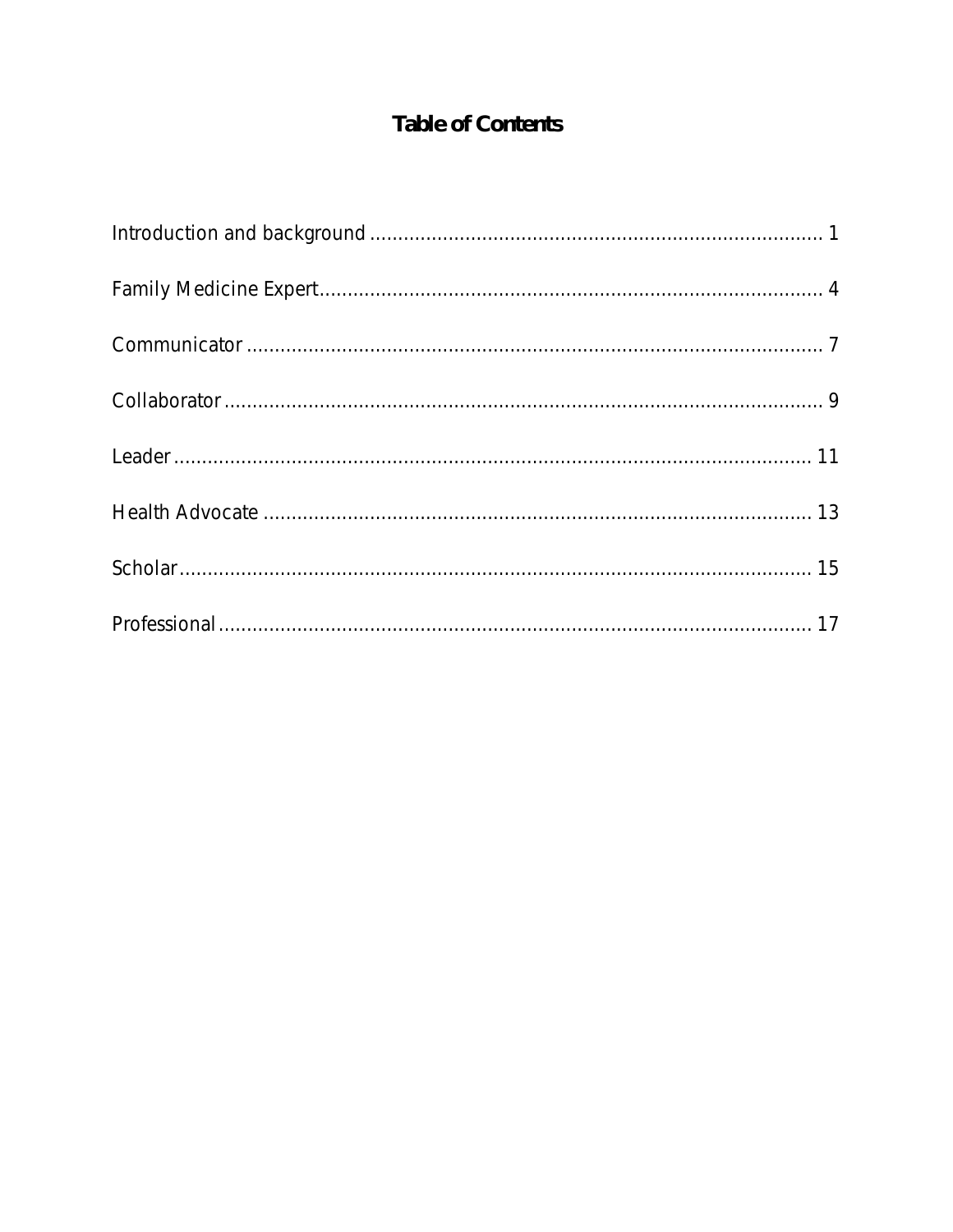# **CanMEDS-Family Medicine 2017**

## **A competency framework for family physicians across the continuum**

#### **Introduction and background**

practice type, location, or populations served. Together with the College of Family Physicians of (CFPC) Family Medicine Professional Profile, it forms an overall picture of the roles and responsibilities of Canadian family physicians along with the competencies required to support their CanMEDS-FM 2017 is a competency framework designed for all family physicians regardless of work.

A brief history:

- • In 2009, the CFPC adapted the Royal College of Physician and Surgeons CanMEDS 2005 Physician Competency Framework<sup>1</sup> for the family medicine discipline [\(CanMEDS-FM 2009\)](http://www.cfpc.ca/uploadedFiles/Education/CanMeds%20FM%20Eng.pdf), to guide residency education
- (revised from the 2005 framework) with extensive input from family physicians • In 2015, the Royal College developed the CanMEDS 2015 Physician Competency Framework<sup>2</sup>
- A <u>National Consortium o</u>f 13 organizations have agreed to support use of CanMEDS 2015 as a Physician Competency Framework used generically by all physicians in Canada
- • From CanMEDS 2015, and using CanMEDS-FM 2009 as a reference, the CFPC developed CanMEDS-FM 2017 for broader application across the education continuum specific to the discipline of FM

Key changes and new elements in this version compared to CanMEDS-FM 2009 include:

- • An emphasis on generalism, and as part of this, community-adaptive expertise introduced within the Family Medicine Expert Role
- • Cultural safety introduced as an important feature of care provided by family physicians, with a description of related enabling competencies
- Increased emphasis on patient safety
- • Continuous quality improvement introduced within the Leader, Scholar and Health Advocate Roles
- The CFPC's  $\underline{\text{Four Principles of Family Medicine}}$  strengthened and reaffirmed

```
df. Accessed 2017 July.
```
[http://canmeds.royalcollege.ca/uploads/en/framework/CanMEDS%202015%20Framework\\_EN\\_Reduced.pdf.](http://canmeds.royalcollege.ca/uploads/en/framework/CanMEDS%202015%20Framework_EN_Reduced.pdf)  Accessed 2017 July.

l 1 Frank, JR. (ED). 2005. The CanMEDS 2005 physician competency framework. Better standards. Better physicians. Better care. Ottawa: The Royal College of Physicians and Surgeons of Canada. Available from: http://www.royalcollege.ca/portal/page/portal/rc/common/documents/canmeds/framework/the\_7\_canmeds\_roles\_e.p

<sup>2</sup> Frank JR, Snell L, Sherbino J, editors. CanMEDS 2015 Physician Competency Framework. Ottawa: Royal College of Physicians and Surgeons of Canada; 2015. Available from: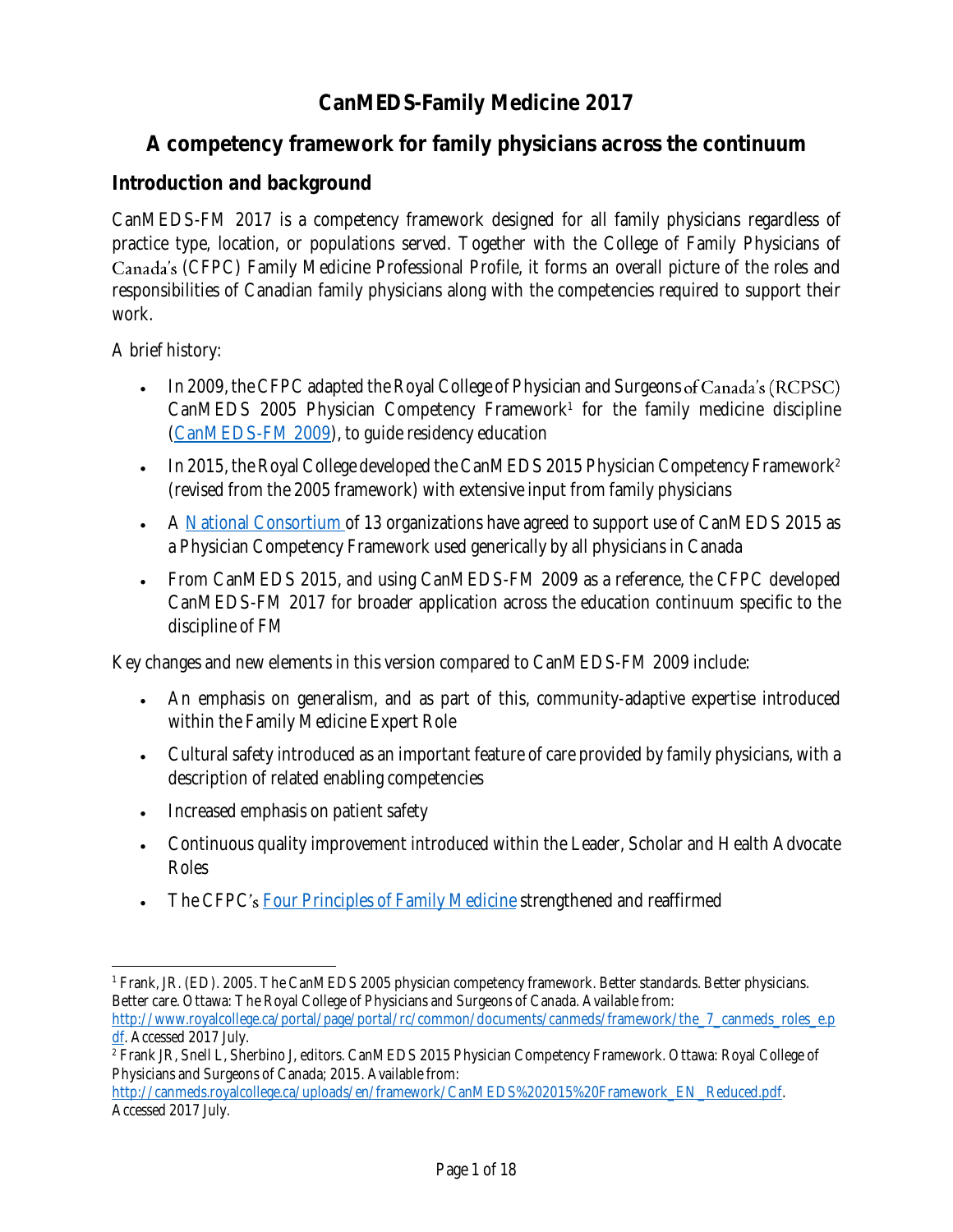• The Leader Role replaces the CanMEDS-FM 2009 Manager Role, as per changes made in CanMEDS 2015

 As a CanMEDS Consortium partner, the CFPC agrees to the consistent use of CanMEDS 2015 as the throughout training and practice. CanMEDS-FM 2017 is an adaptation, consistent with and building overarching framework, describing the general roles and competencies of all Canadian physicians on CanMEDS 2015, contextually capturing family medicine-specific competencies.

 The Four Principles of Family Medicine are the foundation for understanding the values and contributions of family physicians, informing each of the CanMEDS-2017 Roles*.* Building on the principles that family physicians are community-based and a resource to a defined practice population, this version of CanMEDS-FM has introduced the concept of "community-adaptive competence".

 to reflect upon and adapt their competence to meet the needs of their community, in response to population shifts, burden of illness and emerging health issues, health care team composition, community resources and many other influences.

Primary care reform, envisioned by the CFPC in <u>The Patient's Medical Home</u>, aspires to enhance quality, equity, and access to comprehensive care for all Canadians through the leadership and teamwork of family physicians working collaboratively with other physicians and health care colleagues. The enabling competencies embedded in each CanMEDS-FM Role have been adapted with this in mind.

 The CFPC recognizes the role systemic racism plays in the health and social disparities experienced by Indigenous People in Canada as described in *Health and Health Care Implications of Systemic Racism on*  Indigenous Peoples in Canada.<sup>3</sup> Along with this recognition and in light of the *Truth and Reconciliation* Commission of Canada: Calls to Action,<sup>4</sup> attaining specific competencies in Indigenous health is important for family physicians in order to provide the best care to this population. A special supplement to the CanMEDS-FM 2017 on Indigenous health competencies will provide a framework to build the important skills supporting therapeutic interactions and culturally safe care.

 All seven Roles were revised; however, the Family Medicine Expert Role underwent the most extensive adaptation, aiming to integrate competencies across all Roles.

**How to use CanMEDS-FM 2017** 

Principles and suggestions for using CanMEDS-FM 2017 are as follows:

 • It applies to all family physicians. The Role descriptions and enabling competencies are independent of practice context, practice type, and population served. Taken as a whole, it captures both the common and distinctive competency requirements for family physicians

 $\overline{\phantom{a}}$ <sup>3</sup>Indigenous Health Working Group. *Health and Health Care Implications of Systemic Racism on Indigenous Peoples in Canada*. Mississauga, ON: The College of Family Physicians of Canada; 2016. Available from: [http://www.cfpc.ca/uploadedFiles/Resources/\\_PDFs/SystemicRacism\\_ENG.pdf.](http://www.cfpc.ca/uploadedFiles/Resources/_PDFs/SystemicRacism_ENG.pdf) Accessed 2017 July.

<sup>&</sup>lt;sup>4</sup> Truth and Reconciliation Commission of Canada. Truth and Reconciliation's Commission of Canada: Calls to Action. Winnipeg, MB: Truth and Reconciliation Commission of Canada; 2015. Available from: [http://nctr.ca/assets/reports/Calls\\_to\\_Action\\_English2.pdf.](http://nctr.ca/assets/reports/Calls_to_Action_English2.pdf) Accessed 2017 July.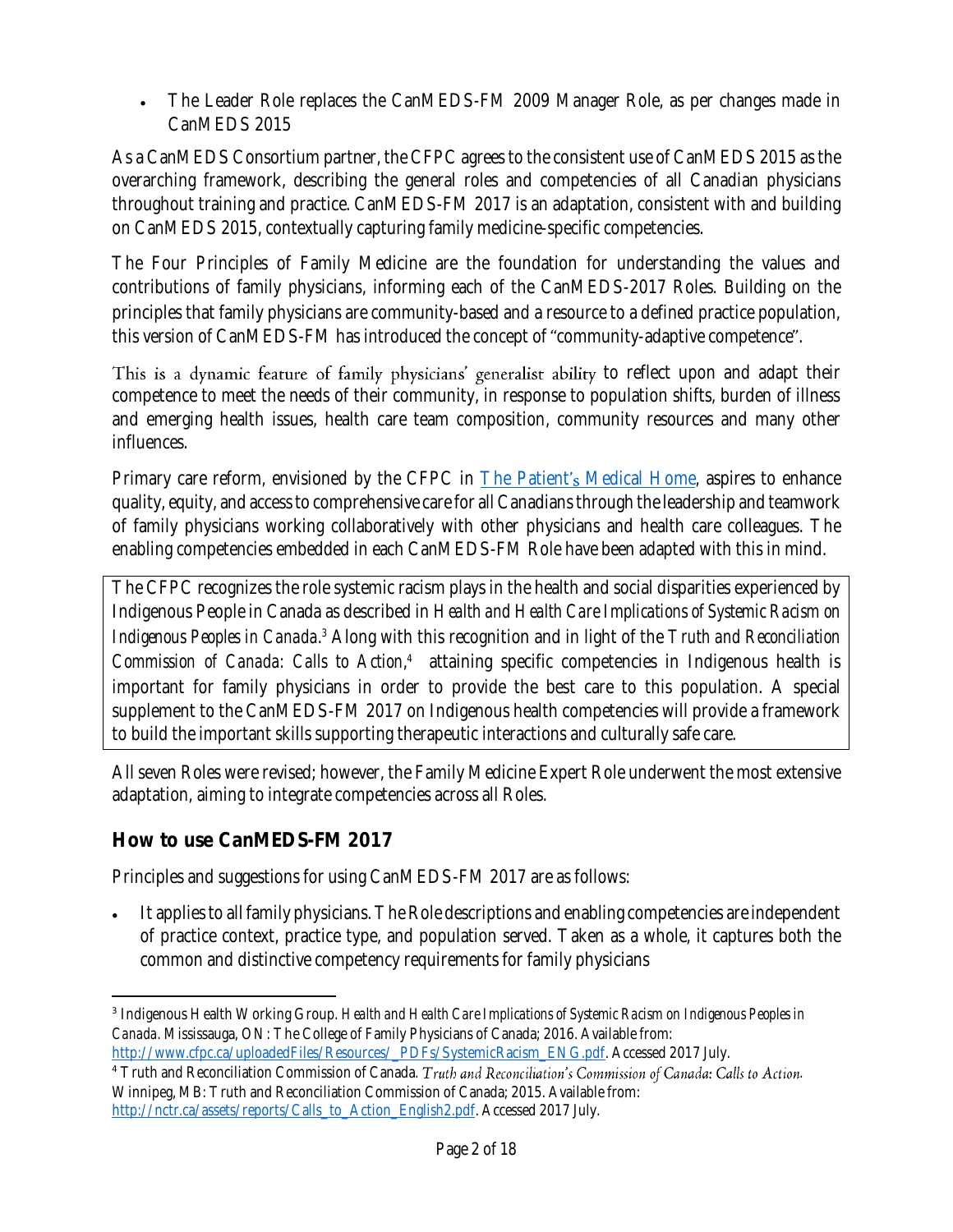- • It defines the abilities needed by family physicians across the educational continuum of undergraduate, postgraduate, enhanced skills training, and continuing professional development:
	- $\circ$  For use at the undergraduate level—by those creating family medicine-directed learning opportunities
	- <sup>o</sup> For use at the postgraduate level
		- ▪ by those in family medicine who are designing curriculum and programs of assessment for residency education including enhanced skills,
		- by speciality services who are teaching family medicine residents during both core and enhanced skills training
	- $\circ$  For use in continuing professional development—as a framework guiding ongoing learning requirements; with knowledge of their unique context and practice profile, it can be used by family physicians to guide reflection and planning for ongoing development and maintenance of competence
- It does not define levels of competence, also referred to as benchmarks or milestones
- • It can be used by others who work with family physicians in medical education, family medicine research, quality improvement, and more broadly within the health care system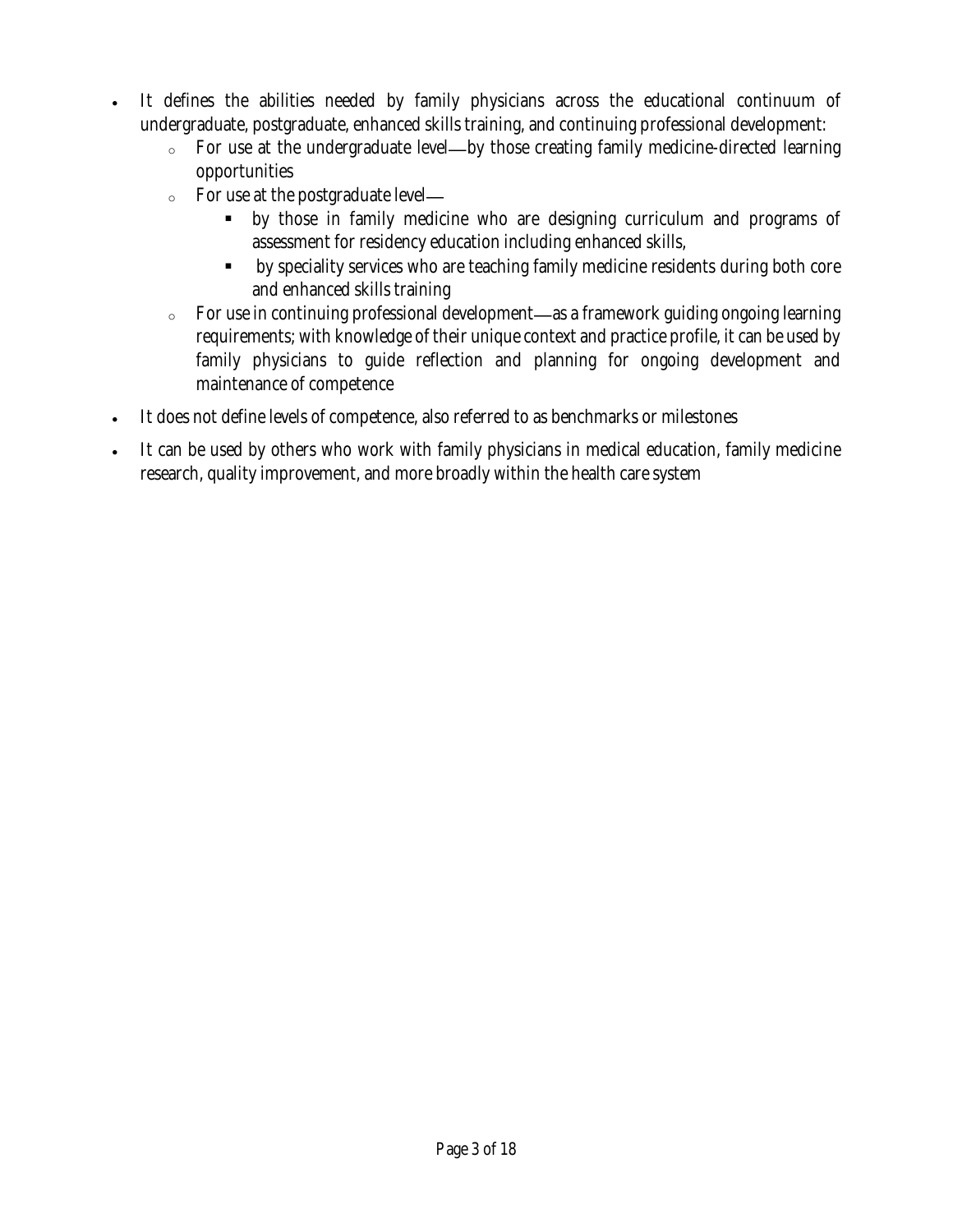## **Family Medicine Expert**

## **Definition**

 Family physicians, as skilled generalists, provide high-quality, responsive, community-adaptive care across the lifecycle, from prevention to palliation, in multiple settings, and for diverse populations. They value continuity and collaboration with other health care providers to optimize patients' outcomes. They use compassionate, patient-centred care when assessing and managing patient concerns, forming partnerships with patients, families, and communities to advocate when necessary for improvements to living conditions, resources, access, and care.

#### **Description**

As medical experts, family physicians practice according to the <u>Four Principles of Family Medicine</u>, underpinning their values and contributions to the health care system:

- The family physician is a skilled clinician
- Family medicine is a community-based discipline
- The family physician is a resource to a defined practice population
- The patient-physician relationship is central to the role of the family physician

Moving beyond a disease-focused approach, family physicians pay attention to the whole person—their life story, values and goals for health, and well-being. They work effectively across different care settings, expertly managing uncertainty, ambiguity, complexity, and multi-morbidity. They use judgment when prioritizing and selectively assessing and managing patient concerns. Their skill set is that of a generalist, often being the first point of contact at an early, undifferentiated stage of illness presentation. They are skilled across a broad spectrum, providing health promotion, disease prevention, and primary, secondary, and for some, tertiary care. They consider the effects of health, illness, and adverse life events on the person as an individual and as part of a family and community.

 Family physicians understand the importance of continuity of care and the impact of relationships between the patient and their physician, family, and community. They critically apply existing evidence and they contribute to the generation of new evidence to best guide patient and community care. They work collaboratively with patients, their families, other health care colleagues, and key stakeholders. They make judicious use of resources within their context to maximize quality, facilitate access, and ensure seamless sharing and/or transitions of care. They are observant and adaptive in order to meet the changing needs of their patients and community, expanding or focusing their practice as necessary.

- **1. Practises generalist medicine within their defined scope of professional activity** 
	- 1.1 Demonstrates a commitment to high-quality, relationship-centred compassionate care of their patients
	- 1.2 Integrates the CanMEDS-FM 2017 Intrinsic Roles into their practice of medicine
	- 1.3 Cares for patients through the spectrum of health promotion and disease prevention; diagnosis and treatment, including managing life-threatening illness; acute and chronic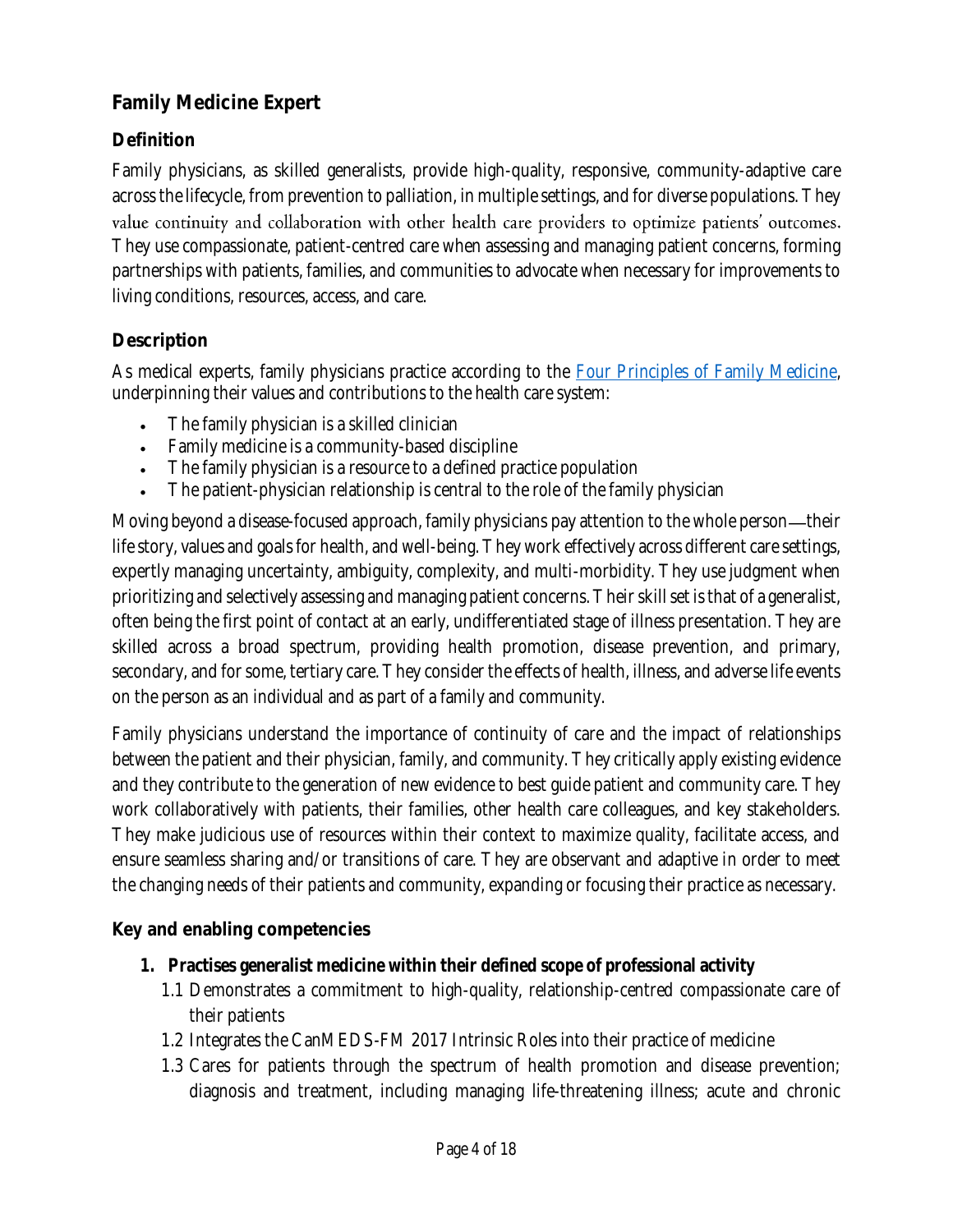disease management; rehabilitation; supportive care; intra-partum care; palliation; and endof-life care

- 1.4 Carries out professional duties in the face of multiple, competing demands
- 1.5 Recognizes and responds to the complexity, uncertainty, and ambiguity inherent in medical practice
- **2. Performs a patient-centred clinical assessment and establishes a management plan** 
	- 2.1 Identifies relevant priorities for assessment and management, based on the patient's perspective, context, and medical urgency
	- their results for the purpose of diagnosis and management, disease prevention, and health 2.2 Elicits a history, performs a physical exam, selects appropriate investigations, and interprets promotion
	- 2.3 Establishes goals of care in collaboration with patients and their families, which reflects the patient's values and goals for health and well-being
	- 2.4 Establishes a care management plan, finding common ground with the patient in defining problems and priorities, and recognizing the roles of the patient, other healthcare providers and the family physician in each encounter
	- 2.5 Makes clinical decisions informed by the best available evidence, past experience and the patient's perspective
	- 2.6 Manages complex co-existing clinical and contextual issues, both acute and chronic, often in conditions of uncertainty
- **3. Plans and performs procedures and therapies for assessment and/or management** 
	- 3.1 Determines the most appropriate procedures or therapies
	- 3.2 Obtains and documents informed consent, explaining the risks and benefits of, and the rationale for, a proposed procedure or therapy
	- 3.3 Prioritizes a procedure or therapy, accounting for safety, clinical urgency, and available resources
	- 3.4 Performs a procedure in a skilful and safe manner, adapting to unanticipated findings or changing clinical circumstances
- **4. Establishes plans for ongoing care and timely consultation when appropriate** 
	- 4.1 Works collaboratively with patients, their families, other health care colleagues, and key stakeholders to provide comprehensive care to individual patients, patient populations, and communities
	- 4.2 Implements a patient-centred care plan with continuity to ensure ongoing care, following up on investigations, monitoring treatment, and re-evaluating the need for further consultation
- **5. Actively facilitates continuous quality improvement for health care and patient safety, both individually and as part of a team** 
	- 5.1 Recognizes potential health care delivery risks and patient safety incidents, working proactively to prevent harm, and remediate identified concerns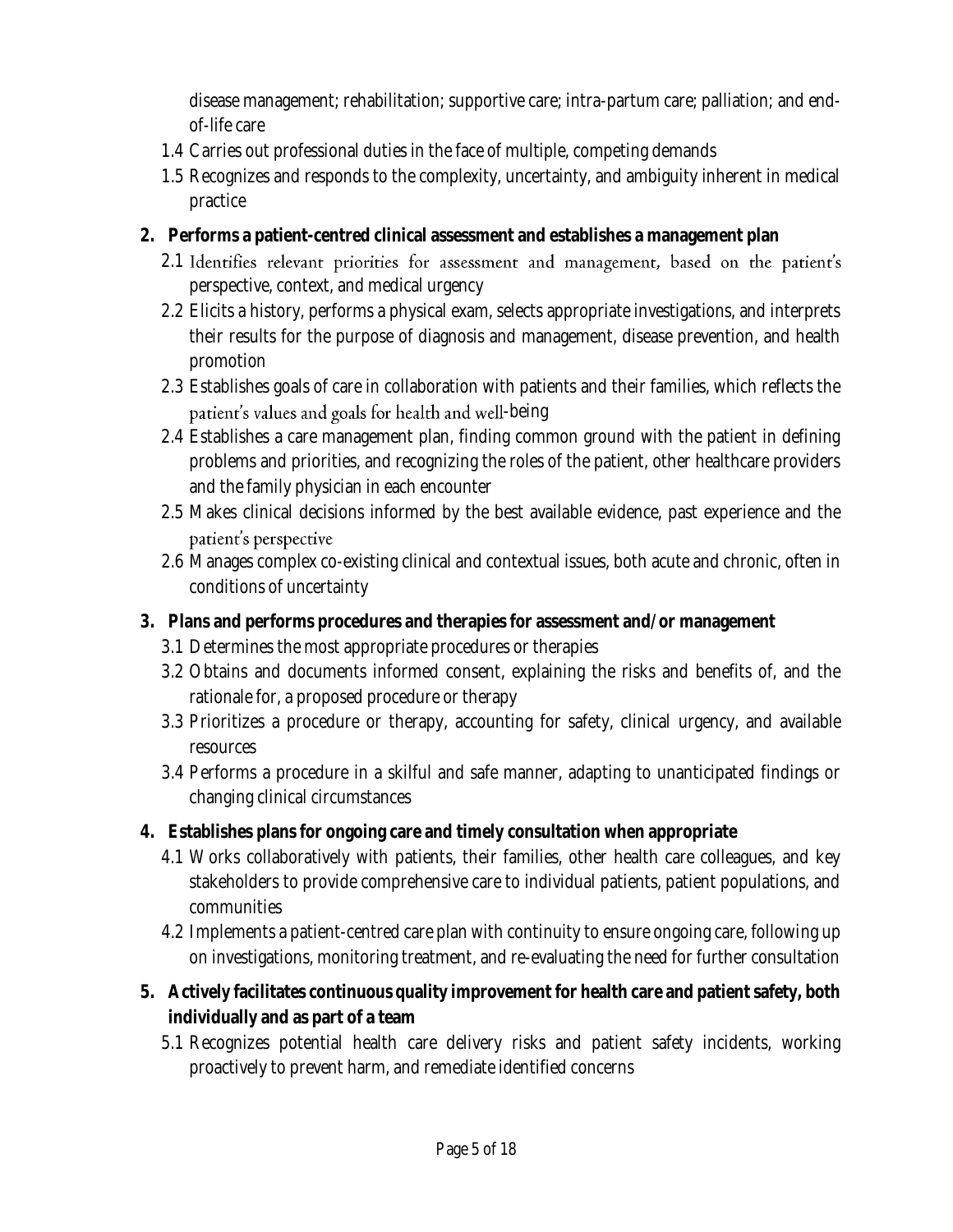- 5.2 Adopts strategies and applies improvement science to promote continuous quality improvement
- 5.3 Improves patient safety, addressing human and system factors as part of a commitment to quality
- 5.4 Implements mechanisms to optimize patient care in practice
- **6. Establishes an inclusive and culturally-safe practice environment** 
	- 6.1 Demonstrates humility and openness to patients' ideas and knowledge
	- 6.2 Seeks to understand and respects culturally-based health beliefs
	- individual clinical encounters and interactions with the health system and incorporates this understanding in their provision of care 6.3 Explores how the patient's previous experiences, including adverse life events, impact
- **7. Contributes generalist abilities to address complex, unmet patient or community needs, and emerging health issues, demonstrating community-adaptive expertise** 
	- 7.1 Assesses and adapts practice based on community needs, anticipating and planning for emerging health care issues in the community
	- 7.2 Demonstrates clinical courage (rational risk taking) and comfort with uncertainty in approaching novel and/or complex patient and community challenges
	- 7.3 Creates and adjusts personal learning plans expanding or focusing practice as necessary to develop the knowledge and skills necessary to provide community-adaptive care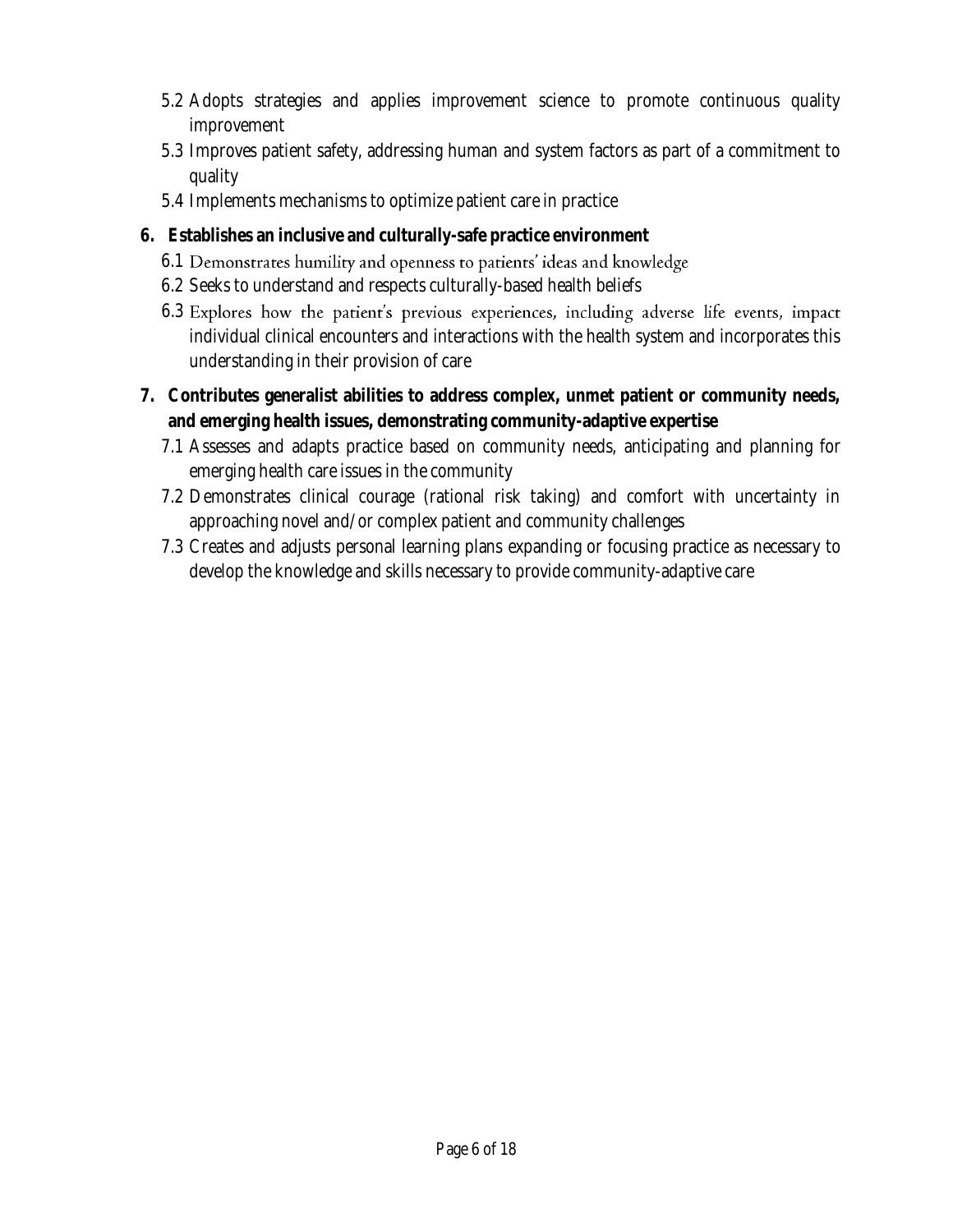## **Communicator**

## **Definition**

 This incorporates the dynamic exchanges that occur before, during, and after the medical encounter that facilitate gathering and sharing essential information for effective patient-centred health care. As Communicators, family physicians foster therapeutic relationships with patients and their families.

## **Description**

 The patient-physician relationship and patient-centred approach are central to the role of the family physician. Family physicians enable therapeutic communication by working with, and actively their illness in order to promote healing and return their patients to a sense of well-being. These healing conversations skillfully explore perspectives, including their fears and other feelings and ideas about the illness, as well as the full impact on their ability to achieve what matters to them.

 Family physicians also provide information to patients in a manner that respects their autonomy and empowers them in their health care decision making. Family physicians seek to reach common ground on the definition of problems and treatment goals, as well as the roles and expectations of the family physician, other health care professionals, the patient and their caregivers in their management.

 Together with the patient, the family physician integrates this knowledge and develops a shared plan culture, socio-economic status, medical history, family history, stage of life, living situation, work or school setting, and other relevant psychological and social issues. This plan should be informed by that incorporates the patient's needs, values, and preferences, as well as their life context, including evidence and guidelines.

- **1. Develops rapport, trust, and ethical therapeutic relationships with patients and their families** 
	- 1.1 Establishes positive therapeutic relationships with patients and their families that are characterized by understanding, trust, respect, honesty, and compassion
	- 1.2 Optimizes the physical environment for patient comfort, dignity, privacy, engagement, and safety
	- 1.3 Respects patient confidentiality, privacy, and autonomy
	- 1.4 Listens respectfully to patients and family members, and addresses their concerns
	- 1.5 Responds to a patient's non-verbal behaviours to enhance communication
	- 1.6 Adapts communication to the unique needs and preferences of each patient and to their clinical condition and circumstances ensuring that care is inclusive and culturally safe
- **2. Elicits and synthesizes accurate and relevant information from, and perspectives of, patients and their families**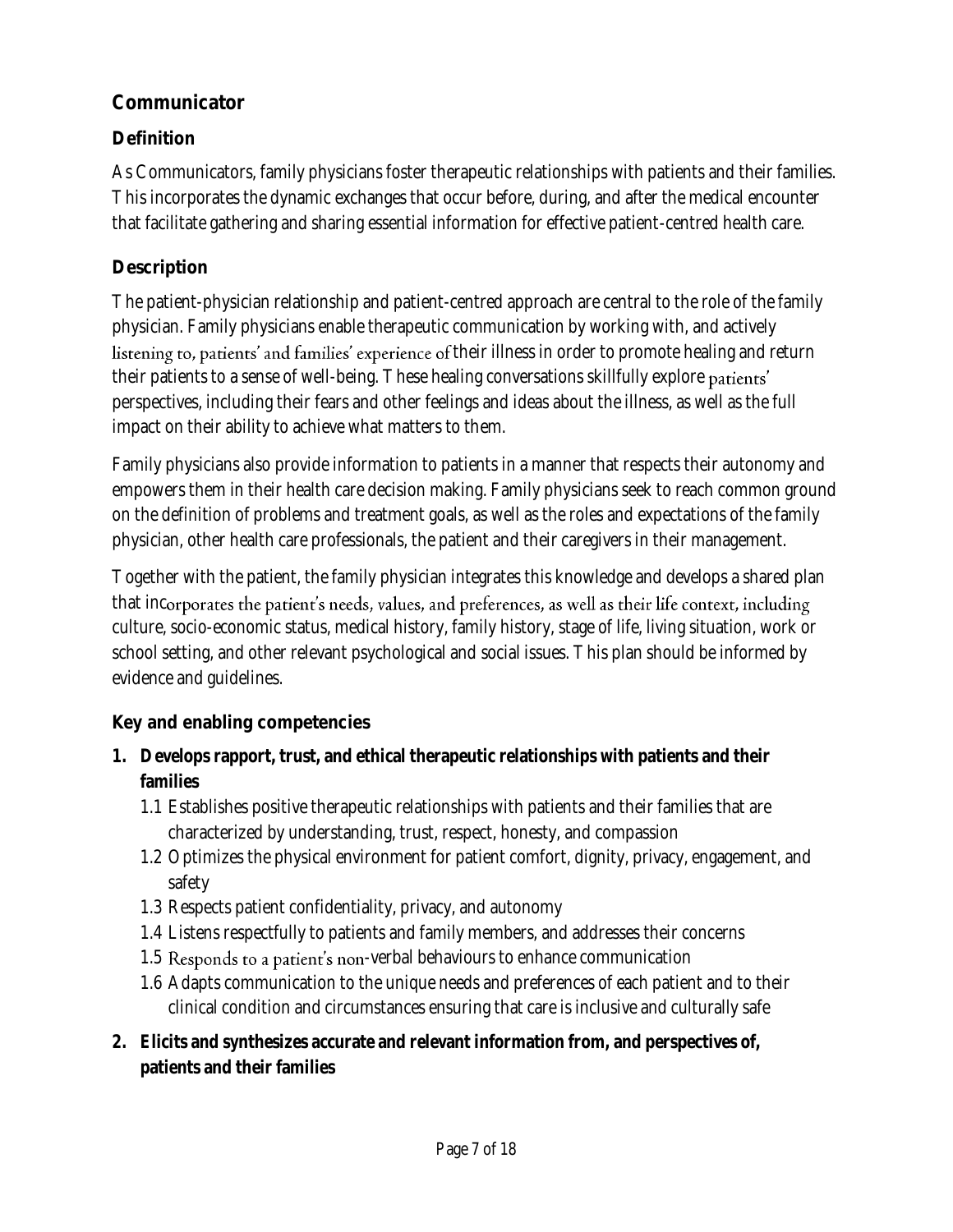- 2.1 Engages patients to gather information about their symptoms, ideas, concerns, expectations of health care, and the full impact of their illness experience on their lives
- 2.2 Organizes the interview in a logical sequence, attending to timing and keeping the interview on task while encouraging active patient participation
- 2.3 Explores the patient's personal life context, including cultural influences
- 2.4 Seeks and synthesizes information from other sources, such as the patient's family and caregivers
- 2.5 Engages with families during important life events to improve understanding of the patient/family experience and/or to mobilize support
- **3. Shares health care information and plans with patients and their families** 
	- 3.1 Shares information and explanations that are clear, accurate, and timely, while checking for patient and family understanding
	- 3.2 Discloses patient safety incidents to patients and their families accurately and appropriately
- 4. Engages patients and their families in developing plans that reflect the patient's health **care needs, values and goals** 
	- 4.1 Facilitates discussions with patients and their families about the plan of care in a way that is respectful, inclusive, non-judgmental, and culturally safe, including using an interpreter or cultural intermediary when needed
	- 4.2 Assists patients and their families with identifying, accessing, and using appropriate information and communication technologies to support their care, make informed decisions and manage their health while maintaining confidentiality
	- 4.3 Recognizes and respects diversity, including but not limited to the impact of gender, race, religion, and cultural beliefs, on joint decision making and other interactions
	- delivering bad news, and addressing disagreements and emotionally charged situations 4.4 Effectively addresses challenging communication issues such as motivating behaviour change,
	- 4.5 Provides therapeutic interventions through supportive and other counselling techniques
	- 4.6 Helps patients clarify their values and feelings, cope with uncertainty, and sort out their options for care
- **5. Documents and shares written and electronic information about the medical encounter to optimize clinical decision making, patient safety, confidentiality, and privacy** 
	- 5.1 Maintains timely, clear, accurate, and appropriate written or electronic records of clinical encounters
	- 5.2 Presents medical information to the public or media about a medical issue when requested
	- 5.3 Uses electronic health records to enhance shared decision making with patients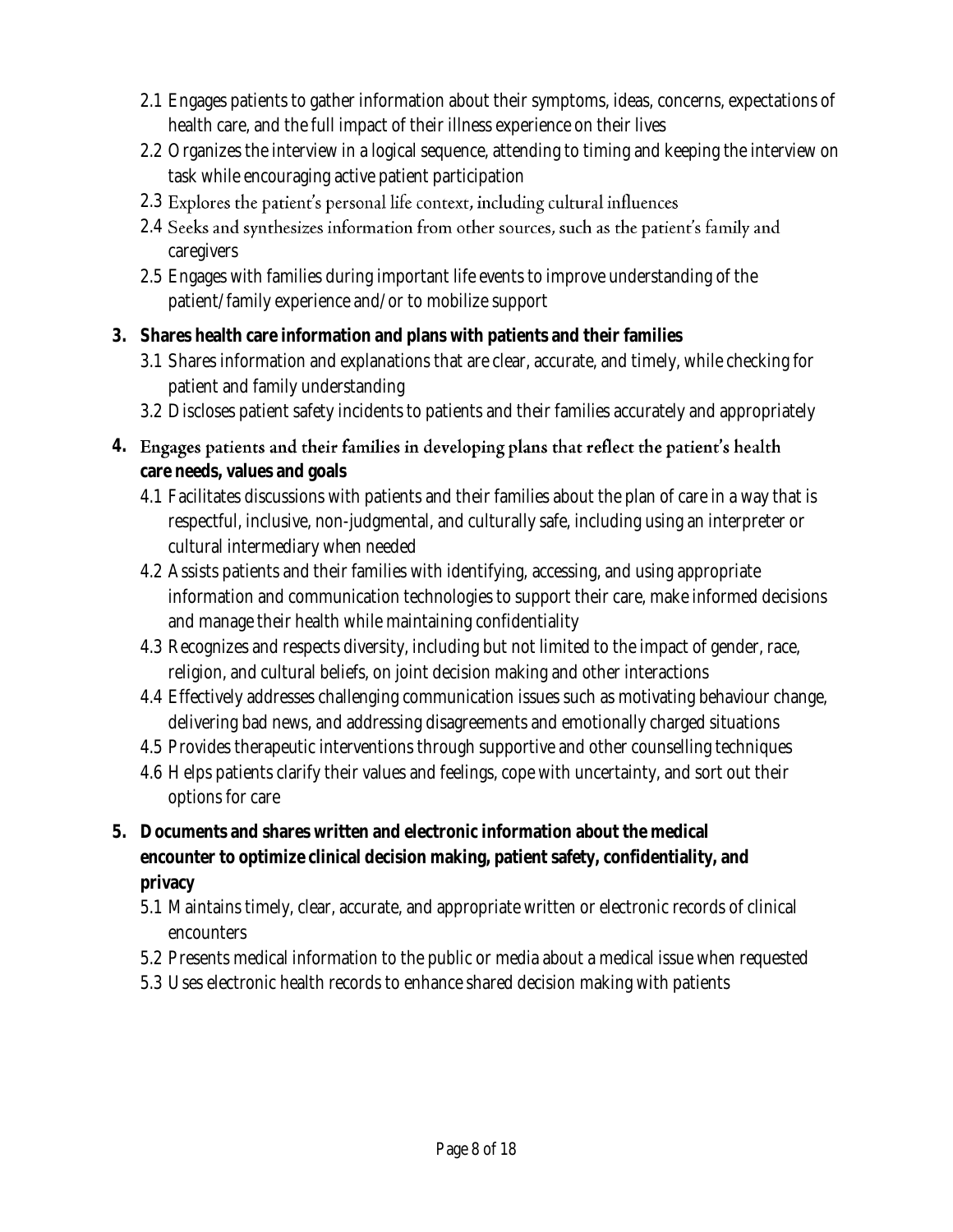## **Collaborator**

# **Definition**

 As Collaborators, family physicians work with patients, families, communities, and other health care providers to provide safe, high-quality, patient-centred care.

## **Description**

 Collaboration is essential for safe, high-quality, patient-centred care. Family physicians collaborate with patients and their families, physicians, and other health care providers, communities, community partners, and health system stakeholders. Family physicians work with a variety of individuals who have complementary skills in multiple settings across the continuum of care. Teams include groups of providers with a variety of perspectives and skills, working closely together at single sites such as in the CFPC Patient's Medical Home, or as extended teams across multiple locations.

 Family physicians see themselves as core participants in this broad community network of health providers and are skilled at collaborating as both team members and team leaders. For family shared decision making. It involves sharing knowledge, perspectives, and responsibilities, and a willingness to learn together. This requires understanding the roles and perspectives of others, pursuing common goals and outcomes, and managing differences. Collaboration skills are broadly applicable to activities beyond clinical care, such as administration, education, advocacy, and physicians collaboration is strengthened by longitudinal relationships based on trust, respect, and scholarship.

- **1. Works effectively with others in a collaborative team-based model** 
	- 1.1 Establishes and maintains positive interdependent relationships with others
	- 1.2 Describes one's own role and the roles of others (including clinical, research, education, or administrative roles)
	- 1.3 Defines and negotiates overlapping and shared roles and responsibilities to meet patients' needs
	- 1.4 Respects diversity of roles and perspectives while ensuring integrated patient-centred care
	- 1.5 Demonstrates role flexibility; for example, changing from team member to team leader as necessary based on context, team composition, and patient needs
- **2. Cultivates and maintains positive working environments through promoting understanding, managing differences, minimizing misunderstandings, and mitigating conflicts** 
	- 2.1 Demonstrates a respectful attitude toward others
	- 2.2 Engages others in shared decision making and finding common ground with team members
	- 2.3 Works with others to promote understanding, manage differences and negotiate conflict
	- 2.4 Recognizes and reflects on one's own contributions and limitations, and their impact on team function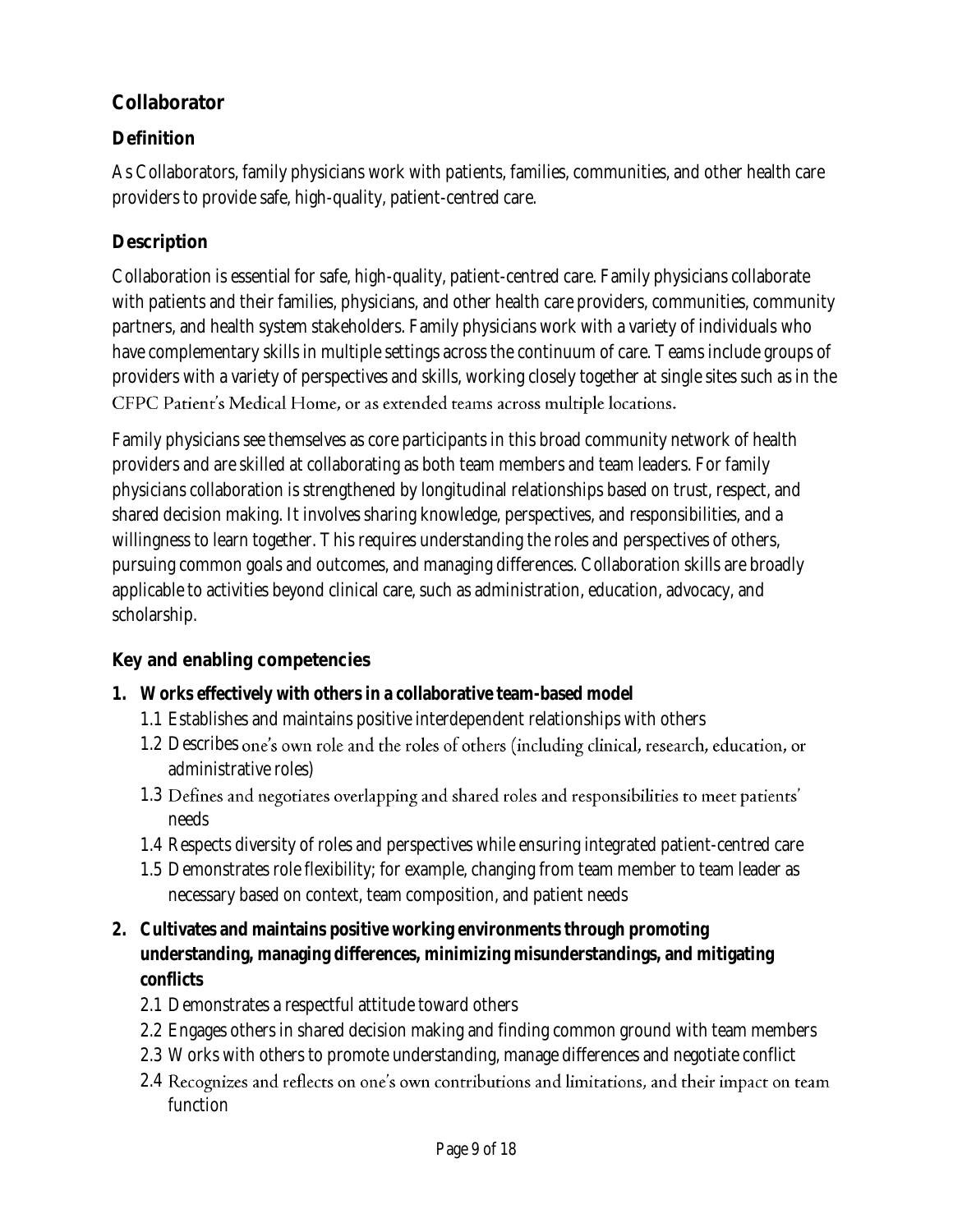- **3. Recognizes and facilitates necessary transitions in care with other colleagues in the health professions, including but not limited to shared care, transfer of care, and/or handover of care to enable continuity and safety** 
	- 3.1 Determines when a transition in care is required and facilitates the process
	- 3.2 Effectively negotiates and communicates (both verbally and in writing) individual and/or shared responsibilities, through care transition plans, to optimize patient safety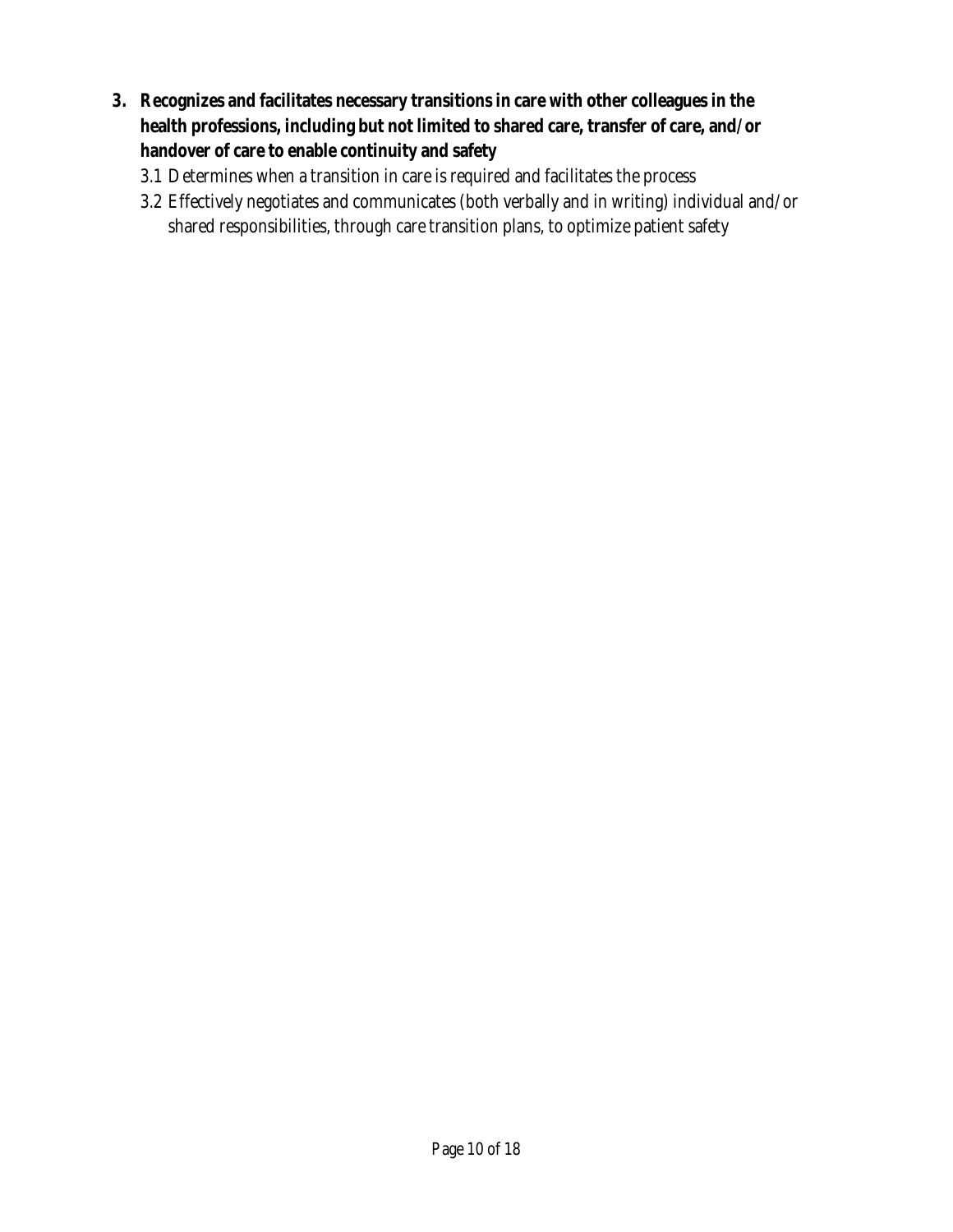#### **Leader**

## **Definition**

 Using leadership and management skills, family physicians are integral participants in health care organizations. Family physicians actively contribute to implementing and maintaining a high-quality health care system, and take responsibility for delivering excellent patient care through their activities as clinicians, administrators, scholars, and/or teachers.

#### **Description**

 At a system level, family physicians take responsibility for the development and delivery of comprehensive, continuity-based, and patient-centred health care. They engage with others in working toward this goal. Family physicians demonstrate collaborative leadership and management within the health care system. This requires the ability to prioritize, use health resources wisely, and effectively execute tasks collaboratively with colleagues. At the local level, family physicians actively contribute to continuous quality improvement within their own practice environment. Family physicians integrate their personal lives with their clinical, administrative, scholarly, and teaching responsibilities. They function as individual care providers, members of teams, and participants and leaders at all levels of the health care system.

- **1. Contributes to the improvement of comprehensive, continuity-based, and patientcentred health care delivered in teams, organizations, and systems** 
	- 1.1 Applies the science of quality improvement to contribute to improving systems of patient care
	- 1.2 Fosters a culture that promotes patient safety
	- 1.3 Analyzes patient safety incidents to enhance systems of care
	- 1.4 Uses health data and technology informatics to improve and inform the quality of patient care across all levels of the health care system
	- 1.5 Works to engage patients, families, and caregivers in the process of health care improvement across all levels of the health care system
- **2. Engage in the stewardship of health care resources** 
	- 2.1 Allocates health care resources for optimal patient care
	- 2.2 Combines evidence and best practices with individual patient needs to achieve cost appropriate care
	- 2.3 Manages health care resources judiciously, including access to referral sources and the ordering of tests and treatments.
- **3. Demonstrate collaborative leadership in professional practice to enhance health care** 
	- 3.1 Facilitates changes within health care to enhance services and outcomes
	- 3.2 Advances quality care and health outcomes through the engagement of others to impact all levels of the health care system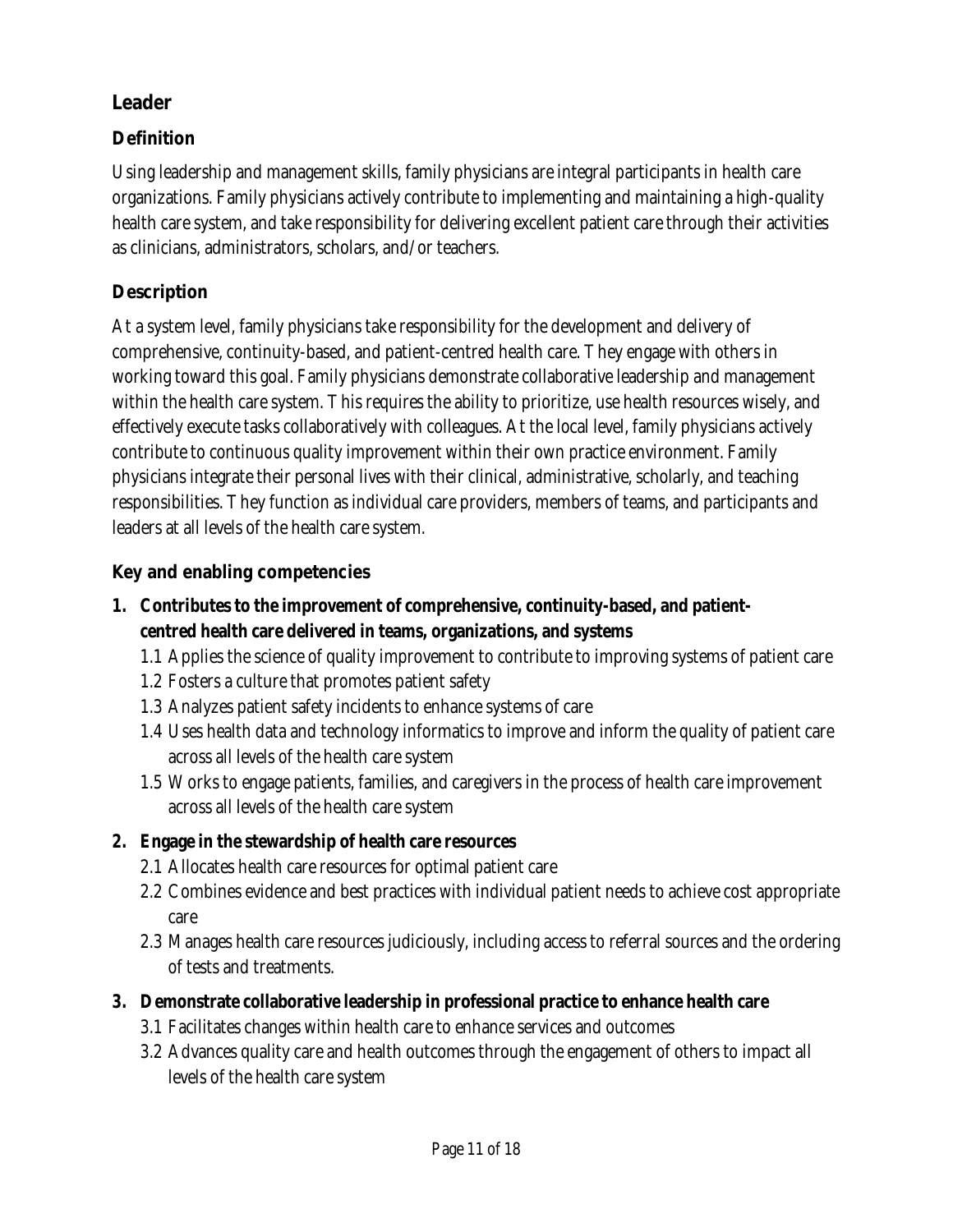- 3.3 Works with others in coalitions to achieve results that enable practice, organization, and system transformations
- **4. Manages career planning, finances, and health human resources in a practice** 
	- 4.1 Establishes and balances appropriate personal and professional goals, and reassesses as needed
	- 4.2 Plans and manages a professional practice in an efficient and ethical manner
	- 4.3 Implements processes to enhance personal, career, and practice improvement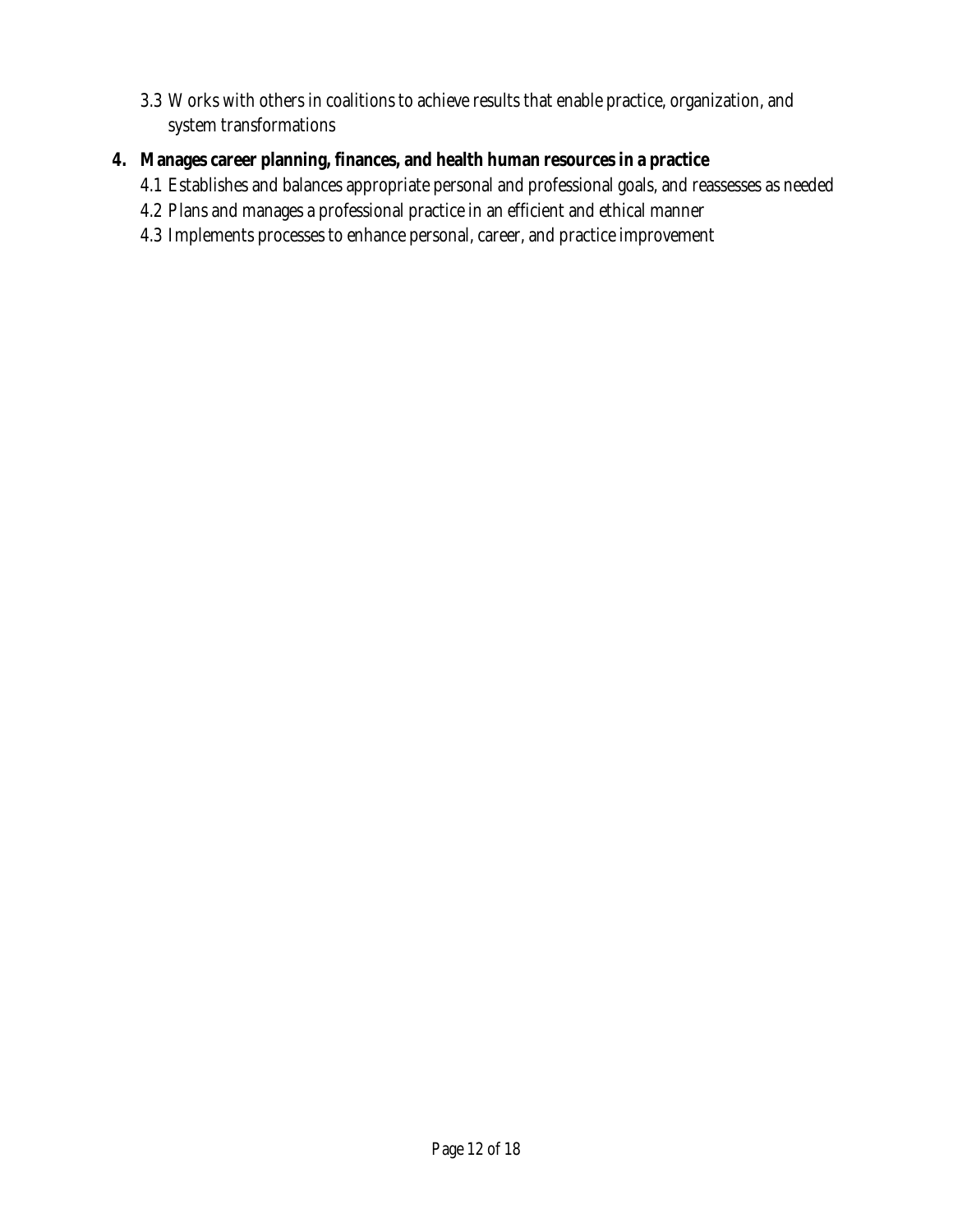## **Health Advocate**

## **Definition**

 As Health Advocates, family physicians work in partnership with patients and communities, contributing their expertise and influence to improve health through an understanding of needs, as agents of change, and the mobilization of resources.

## **Description**

 Family physicians are accountable to society, recognizing their duty to contribute to efforts to improve the health and well-being of their patients, their communities, and the broader populations they serve.

Family physicians have privileged access to patie $_{\rm r}$  the social determinants of health and unequal access on health outcomes. Family physicians support patients in navigating the health care system and advocate with them to access appropriate resources in a timely manner. They promote healthy communities and populations by improving the quality of their clinical practice and organizations, and directly and indirectly influencing the health care system.

 Advocacy requires action: family physicians engage patients, communities, or populations to call for change, and they speak up when needed. They support or lead the mobilization of financial, material, and human resources. Family physician advocacy occurs within complex systems that require developing partnerships with patients, their families and support networks, other health care professionals, community organizations, administrators, and policy makers.

- **1. Responds to an individual patient's health needs by advocating with the patient within and beyond the clinical environment** 
	- 1.1 Works with patients to address determinants of health that affect them and their access to needed health services or resources
	- 1.2 Works with patients and their families and social or cultural support networks to increase opportunities to adopt healthy behaviours
	- 1.3 Incorporates disease prevention, health promotion, and health surveillance into interactions with individuals
- **2. As a resource to their community, assesses and responds to the needs of the communities or populations served by advocating with them as active partners for system-level change in a socially accountable manner** 
	- 2.1 Works with a community or population to identify the determinants of health that affect them
	- 2.2 Improves clinical practice by applying a process of continuous quality improvement to disease prevention, health promotion, and health surveillance activities
	- 2.3 Assesses community needs and identifies assets in the community or population served and contribute to a process to improve health and equity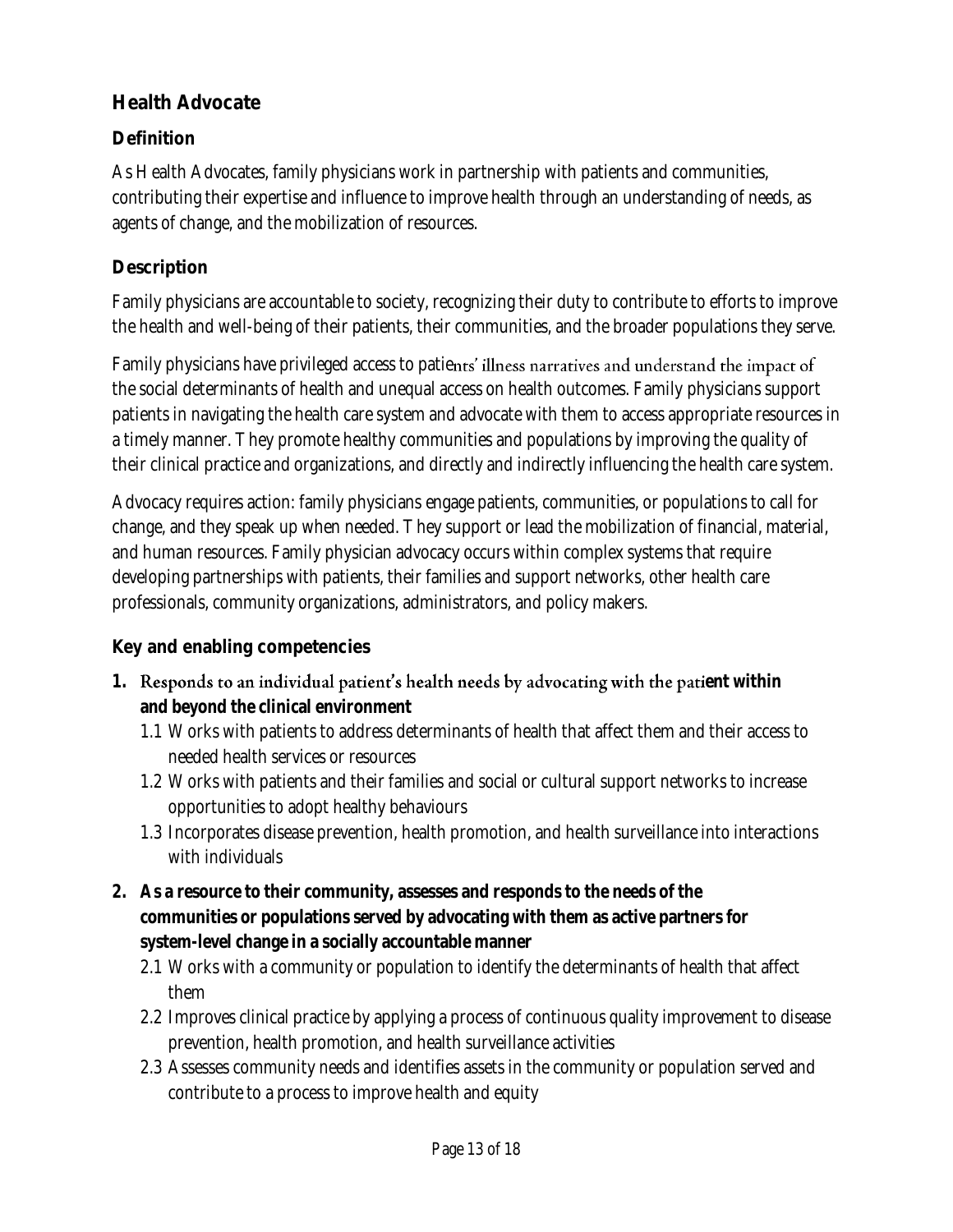2.4 Identifies specific needs of underserved patients and populations, including reducing barriers and improving access to culturally appropriate care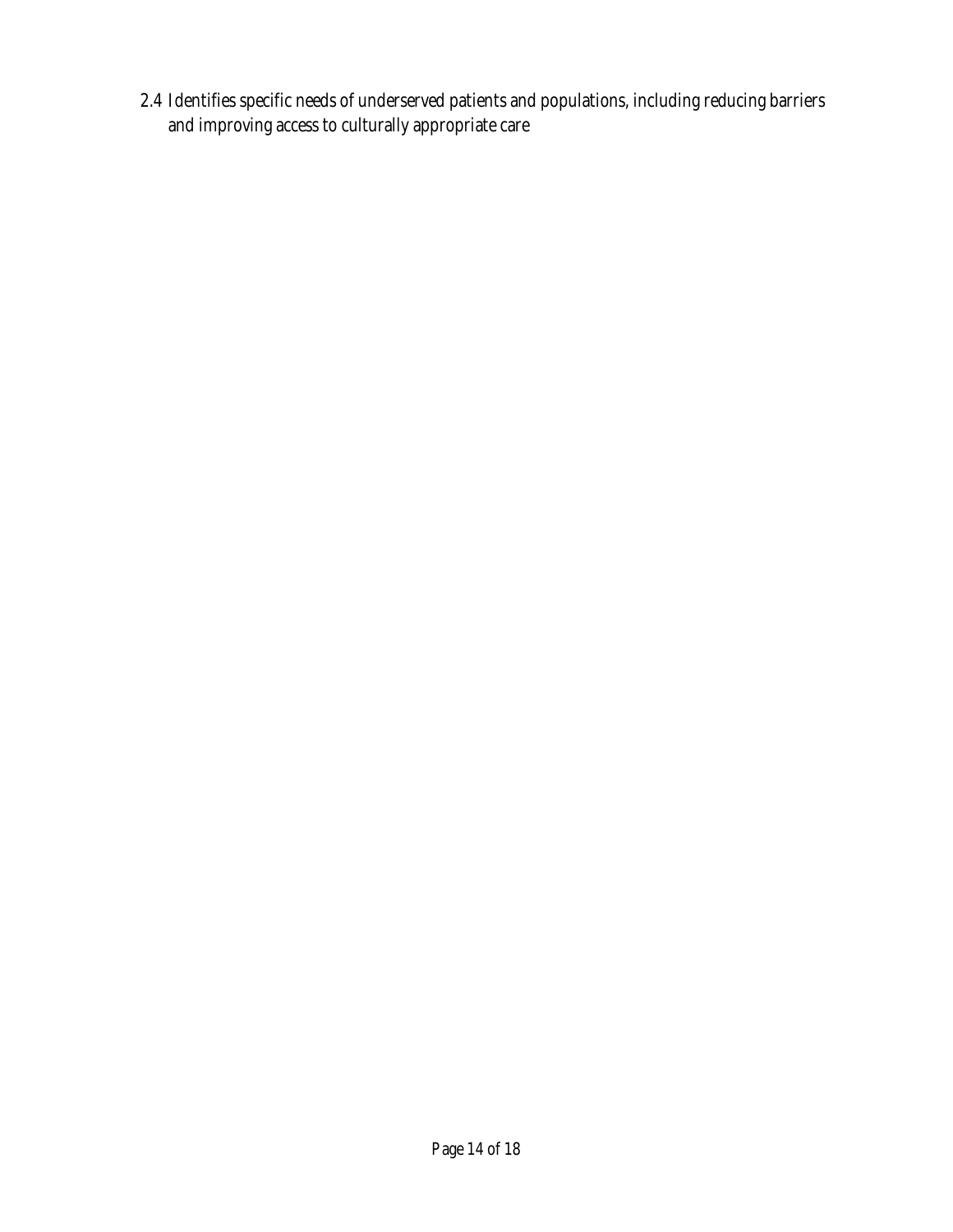## **Scholar**

## **Definition**

 As Scholars, family physicians demonstrate a lifelong commitment to excellence in practice through: continuous learning and teaching others; gathering, combining, and evaluating evidence; and contributing to the creation and dissemination of knowledge.

## **Description**

 Family physicians pursue excellence by continually evaluating the processes and outcomes of their daily work, sharing and comparing with others, and actively seeking feedback in the interest of high quality care. Using multiple ways of learning, they strive to meet the needs of individual patients and their families, learners, health care providers, and health care systems. Family physicians work toward mastery and share their knowledge. As lifelong learners, they implement a planned approach to improve in each CanMEDS-FM Role and model this practice for others. As teachers, they facilitate individually and through teams the education of learners, colleagues, co-workers, the public, and others. Family physicians identify and rigorously evaluate evidence that is relevant to the primary care context considering the epidemiology of disease, comorbidity, and the complexity of patients. Engaging in evidence-informed and shared decision making, family physicians recognize uncertainty in practice and formulate questions to bridge knowledge gaps. Skillful in navigating information resources, they identify and synthesize knowledge relevant to these questions, arriving at evidenceinformed clinical decisions, taking patient's values and preferences into account. Family physicians contribute to the creation, application, dissemination, and translation of knowledge applicable to their community of practice, and more broadly to health and health care. Family physicians appreciate the importance of research, applying and participating in it as part of their practice to improve patient care, and the creation of new knowledge.

- **1. Engages in the continuous enhancement of their professional activities through ongoing learning** 
	- 1.1 Develops, implements, monitors, and revises a personal learning plan to enhance professional practice
	- 1.2 Identifies opportunities for learning and improvement by regularly reflecting on and assessing their performance using various sources
	- 1.3 Engages in collaborative learning to continuously improve personal practice and contribute to collective improvements in practice
- **2. Teaches students, residents, the public, and other health care professionals** 
	- 2.1 Recognizes and addresses the impact of the formal, informal, and hidden curriculum on learners including the public
	- 2.2 Promotes a safe learning environment
	- 2.3 Ensures patient safety is maintained even when learners are involved
	- 2.4 Plans and delivers a learning activity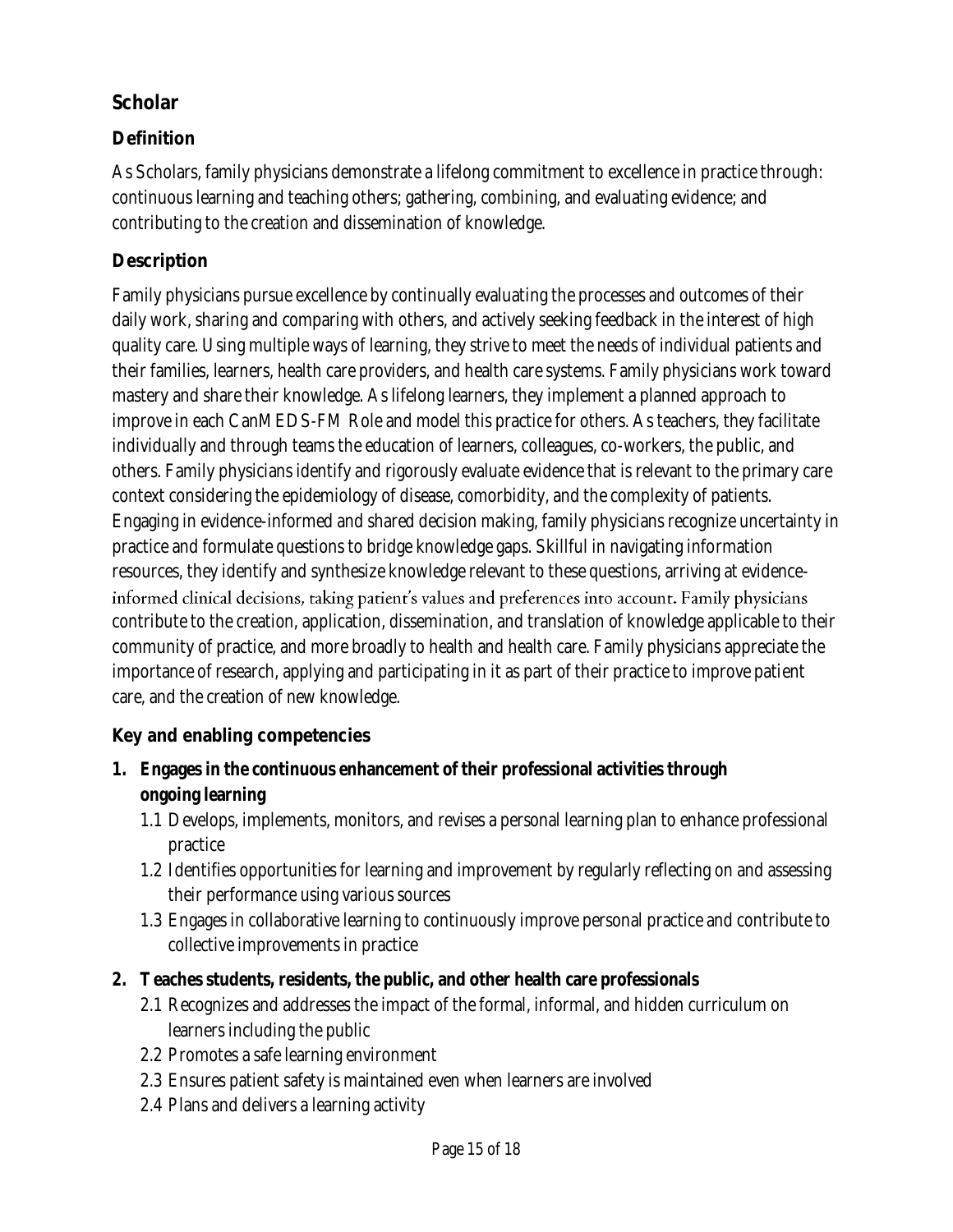- 2.5 Provides feedback to enhance learning and performance
- 2.6 Assesses and evaluates learners, teachers, and programs in an educationally appropriate manner
- 2.7 Integrates coaching, mentorship, and role-modelling into teaching practice
- **3. Integrates best available evidence into practice considering context, epidemiology of disease, comorbidity, and the complexity of patients** 
	- encounters, and generates focused questions that have the potential to bridge the gaps 3.1 Recognizes practice uncertainty and knowledge gaps in clinical and other professional
	- are relevant to family practice settings 3.2 Identifies, selects, and navigates pre-appraised resources and clinical practice guidelines that
	- 3.3 Accesses and applies appropriate resources at the point of care
	- literature that is relevant to settings where family physicians work 3.4 Critically evaluates the integrity, reliability, and applicability of health-related research and
	- 3.5 Integrates evidence into decision making in practice
- **4. Contributes to the creation and dissemination of knowledge relevant to family medicine** 
	- 4.1 Demonstrates an understanding of the scientific principles of research and scholarly inquiry, and the role that evidence has in the provision of health care
	- 4.2 Identifies and applies the ethical principles of research into providing informed consent, balancing benefits and potential harms/risks, and working with vulnerable populations
	- 4.3 Contributes to, supports, and nurtures a scholarly environment
	- 4.4 Participates in and conducts quality-improvement activities
	- 4.5 Poses questions amenable to scholarly inquiry, and selects appropriate research methods from across the research continuum to answer them
	- 4.6 Summarizes and communicates the findings of relevant research and scholarly inquiry to professional and lay audiences, including patients, their families, and communities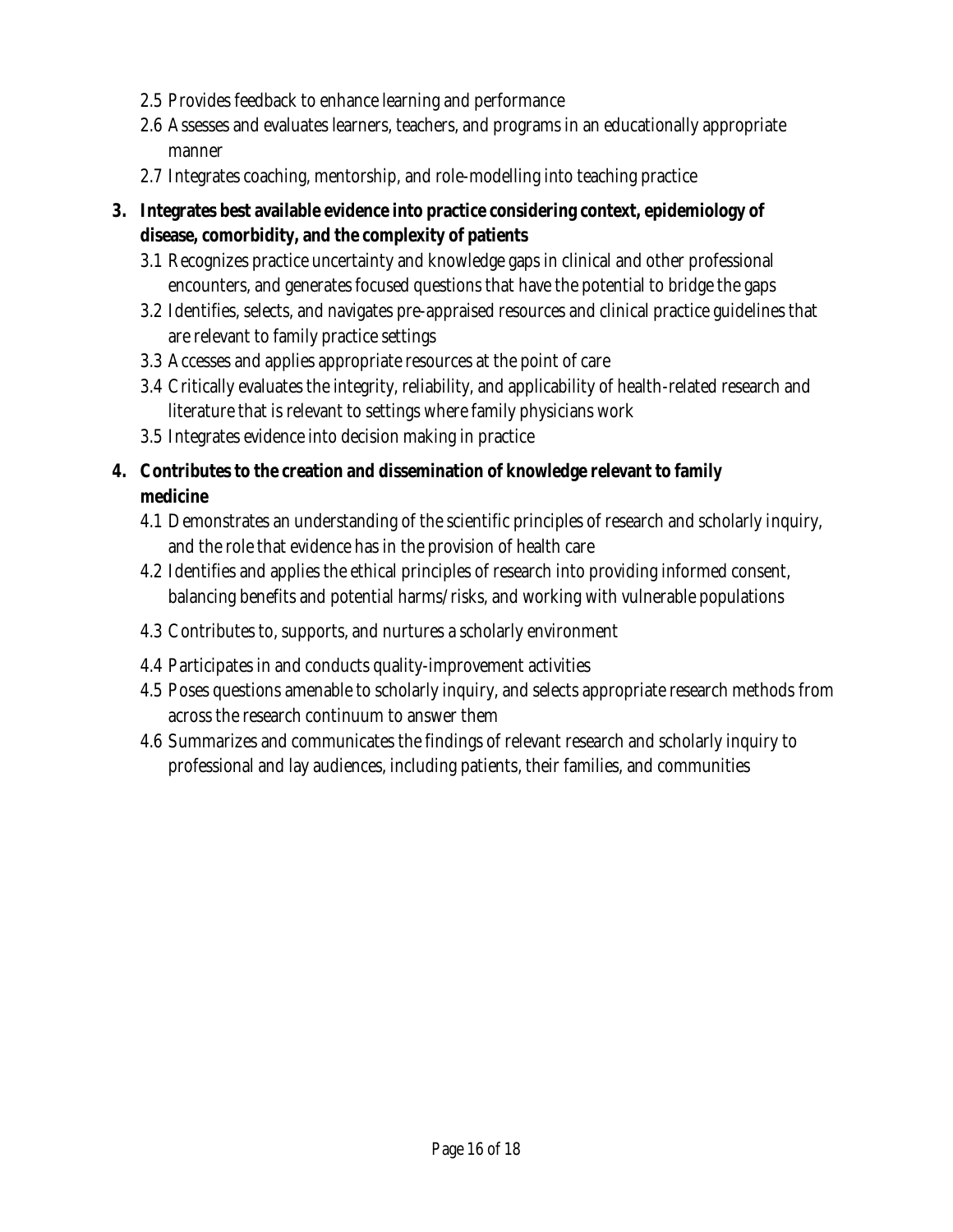#### **Professional**

## **Definition**

 As Professionals, family physicians are committed to the health and well-being of their patients and society through competent medical practice; accountability to their patients, the profession, their colleagues, and society; profession-led regulation; ethical behaviour; and maintenance of personal wellbeing.

#### **Description**

 Family physicians serve an essential societal role as Professionals dedicated to the health and care of others. Their work requires mastery of the art, science, and practice of medicine. A family physician's professional identity is centr expectations of family physicians, which include clinical competence, a commitment to ongoing professional development, promotion of the public good, social accountability, adherence to ethical standards, and values such as integrity, honesty, altruism, humility, respect for diversity, and transparency with respect to potential conflicts of interest. To provide optimal patient care, family physicians must take responsibility for their own and <del>their</del> colleagues' health and well-being.  $\,$  Professionalism is the basis of the implicit contract between society and the medical profession, granting the privilege of physician-led regulation with the understanding that family physicians are accountable to those served, society, their profession, and themselves.

- **1. Demonstrates a commitment to patients through clinical excellence and high ethical standards** 
	- respect for diversity, and maintenance of confidentiality 1.1 Exhibits appropriate professional behaviours and relationships in all aspects of practice, demonstrating honesty, integrity, humility, commitment, compassion, respect, altruism,
	- 1.2 Demonstrates a commitment to excellence in all aspects of practice
	- 1.3 Recognizes and responds to ethical issues encountered in practice
	- 1.4 Recognizes and manages conflicts of interest
	- 1.5 Exhibits professional behaviours and adhere to confidentiality and privacy principles with technology-enabled communication
	- 1.6 Maintains appropriate professional boundaries
- **2. Demonstrates a commitment to society by recognizing and responding to societal needs in health care** 
	- 2.1 Demonstrates accountability to patients and society
	- 2.2 Demonstrates a commitment to quality care and continuous quality improvement
- **3. Demonstrates a commitment to the profession by adhering to standards and participating in physician-led regulation**